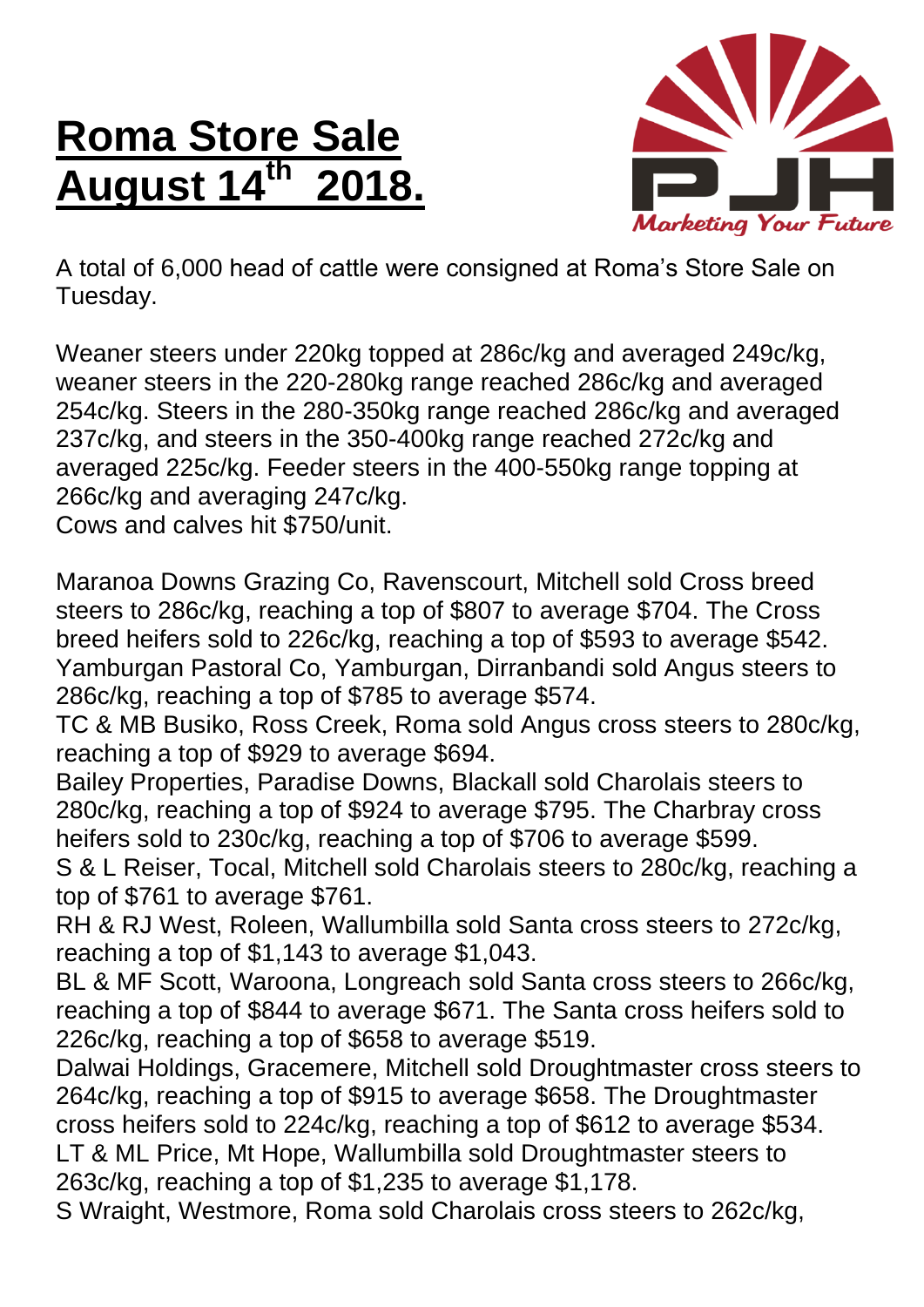reaching a top of \$533 to average \$533. HD & NJ Nelder, Khyber, Augathella sold Santa steers to 260c/kg, reaching a top of \$423 to average \$423.

P & M Brennan, For Far, Mitchell sold Brahman cross steers to 254c/kg, reaching a top of \$1,104 to average \$638. Cargara Cattle Co, Cargara, Augathella sold Braford steers to 250c/kg, reaching a top of \$679 to average \$560.

Heifers under 220kg topped at 238c/kg and averaged 188c/kg, while heifers in the 220 – 280kg range topped at 232c/kg and averaged 207c/kg. Heifers in the 280-350kg range topped at 230c/kg, averaging 183c/kg. Heifers in the 350-450kg range topped at 212c/kg, averaging 193c/kg.

Cooma Cattle Co, Cooma, Surat sold Droughtmaster heifers to 228c/kg, reaching a top of \$596 to average \$532.

BM & ND Bauer, Arlington, Augathella sold Simmental cross heifers to 226c/kg, reaching a top of \$608 to average \$608.

WJ & PM Anderson, Sunnydale, Mitchell sold Charolais cross heifers to 216c/kg, reaching a top of \$500 to average \$456.

Cows in the 300-400kg range reached 160c/kg and averaged 83c/kg, while cows in the 400kg-500kg range reached 208c/kg and averaged 126c/kg. Cows over 500kg topped at 218c/kg, averaging 195c/kg.

IT White, Binnowee, Surat sold Charolais cross cows to 205c/kg, reaching a top of \$1,179 to average \$1,179.

> *PJH sell 4 th position next week. Please be aware that all cattle being sold must be accompanied by a National Cattle Health Declaration as well as NVD*